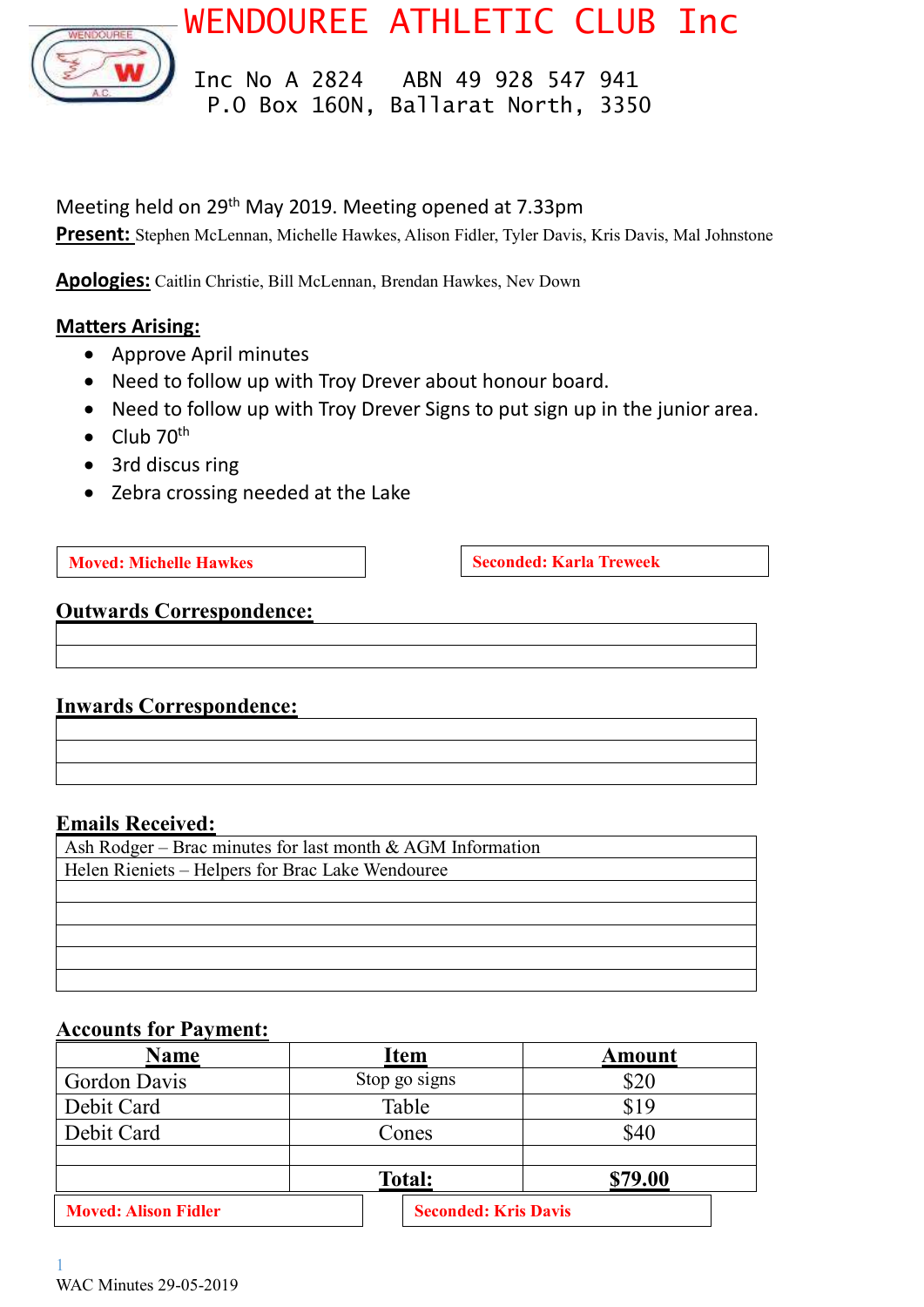# **Treasurers Report:**

Available on Request

**Moved:** Alison Fidler **Seconded:** Tyler Davis

# **Reports:**

# **Financial Report** - (Alison Fidler)

Term Deposit was due in May 2019. Alison look at the interest rates and reinvested the term deposit at 2.25%. for 7 months, it will be due on the 17<sup>th</sup> December. McCain's have given us a cheque for \$120 for taste testing. Payments have started to come in from AV.

## **Social Report -** (Michelle Hawkes)

Hamburgers were great at the end of the Kingsley Curtis.

# **Fundraising Report -** (Steve McLennan)

McCain's have given us a cheque for \$120 for taste testing

# **Woady Yaloak Report -** (Peter Luke)

Nil

## **BRAC Report -** (Steve McLennan)

BRAC AGM was held on Monday 27<sup>th</sup> May and Steve is President again, Helen is Treasurer, Ash Secretary and Rod Vice President.

Brac is doing well financially.

# **AV Report-** (Steve McLennan)

Officials awards will be held Sunday  $5<sup>th</sup>$  May. Alister Dowie was awarded the Ballarat officials award.

# **Cross Country Report –**

It has been an exciting month for the Wendouree Athletic club with Karla Treweek winning the women's Wal Brown and the Lap of the Lake titles.

Results for the last month:

27th April - Brac relays: Div 1 men 3rd, Div 2 men 2nd, u16 men 2nd, u14 men 1st, Div 1 women 3rd, Div 2 women 2nd

4<sup>th</sup> May – Black Hill blast: Tyler Davis 1<sup>st</sup>, Kris Davis 2<sup>nd</sup>

4<sup>th</sup> May - Jell's Park Relays: U20 men 2<sup>nd</sup>, u18 men 1<sup>st</sup>

11<sup>th</sup> May – Wal Brown: Karla Treweek 1<sup>st</sup> Open Female, James Ham 3<sup>rd</sup> in the Open Men and 1<sup>st</sup> u18, Harry Sharp  $3^{\text{rd}}$  u18, Justin Bleicher 1st u20, Phil  $3^{\text{rd}}$  50+, Archie Calow 1st u14 and Zac Grainger  $2^{\text{nd}}$  u14.

Handicap Results James Ham 1<sup>st</sup>, Phil McLennan 2<sup>nd</sup> and Karla Treweek 3<sup>rd</sup>. Club championship results are attached.

18<sup>th</sup> May – Kingsley Curtis: Axel Caldow 1<sup>st</sup>, Tahlee Vanroosmalen 2nd and Jenny Kisler 3<sup>rd</sup>

25<sup>th</sup> May – Lap of Lake: Overall results: 1<sup>st</sup> Open Female Karla Treweek, Andrew Amor 2<sup>nd</sup> Open Male and 1<sup>st</sup> u20, Josh Hawkes 2<sup>nd</sup> u20, Tom Clark 3<sup>rd</sup>, Harry Sharp 1<sup>st</sup> u18, Matt Catterson 2<sup>nd</sup> u18, Archie Calow 1<sup>st</sup> u14, Zac Grainger 2<sup>nd</sup> u14, Ange Williams 1<sup>st</sup> 40+ Female, Phil McLennan 3<sup>rd</sup> 50+ Male, Tahlee Vanroosmalen 2<sup>nd</sup> u20 female and Claire Mahony 1<sup>st</sup> u14 female. Handicap Results: 1<sup>st</sup> Archie Caldow, 2<sup>nd</sup> Tahlee Vanroosmalen and 3rd Ang Williams.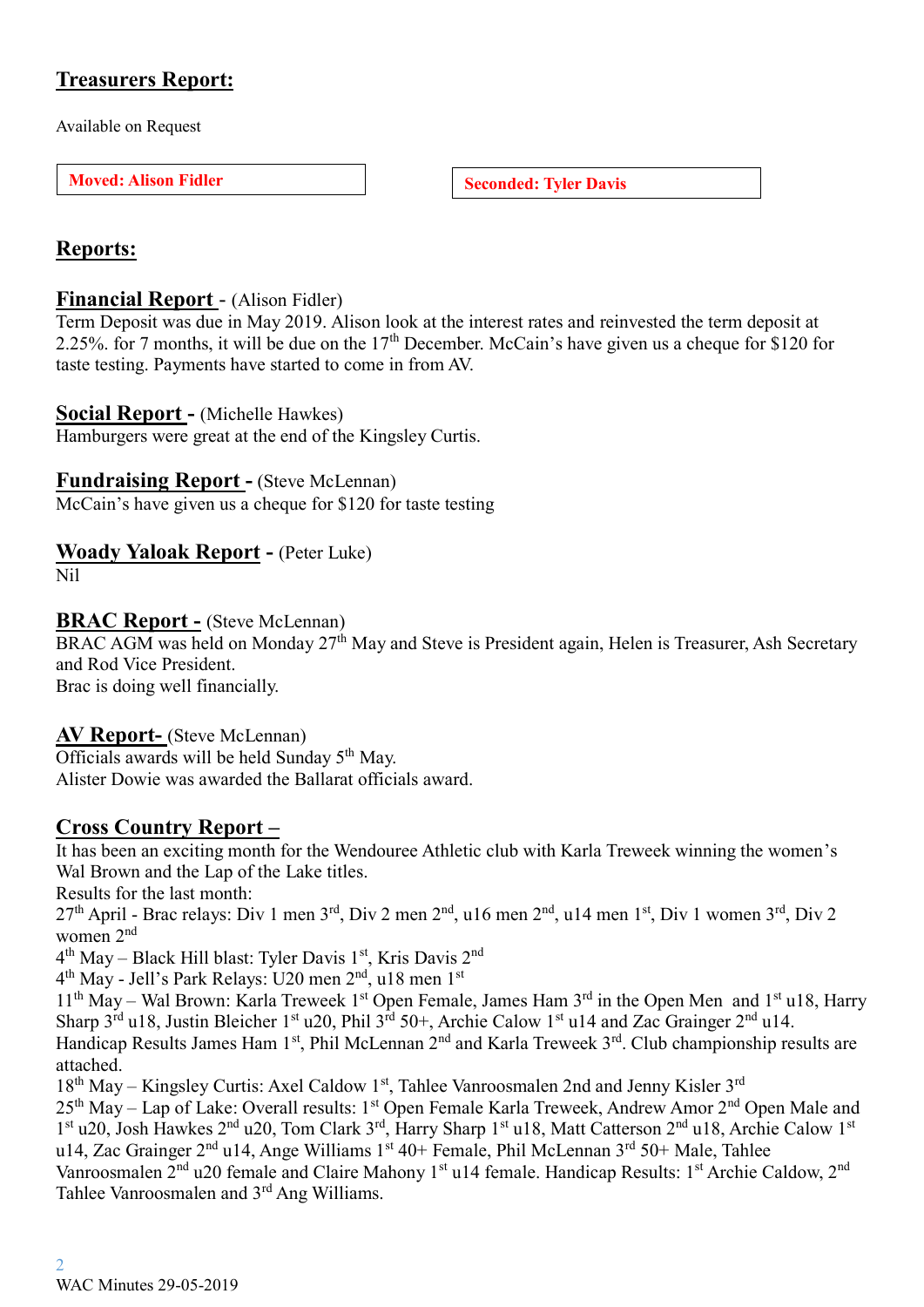# **Junior Report** – T & F **–** (Michelle Hawkes)

### Nil

# **Junior Report** – Cross Country **–** (Michelle Hawkes)

The Wendouree junior cross country started on Friday 3<sup>rd</sup> May at the North Gardens reserve it has been good so far and we have consistently about 12 athletes attend. We have also had lots of positive comments from the parents.

**Moved:** Tyler Davis **Seconded: Seconded: Karla Treweek** 

# **General Business:**

| <b>Steve McLennan</b> | Honour board discussions are going well and Nev is doing a great<br>job with the photos.                                                                                                                                                                                                                                                                                                                     |
|-----------------------|--------------------------------------------------------------------------------------------------------------------------------------------------------------------------------------------------------------------------------------------------------------------------------------------------------------------------------------------------------------------------------------------------------------|
| Michelle Hawkes       | N <sub>il</sub>                                                                                                                                                                                                                                                                                                                                                                                              |
| Alison Fidler         | We have received an email from Banksia we don't need to do<br>anything but hopefully we get some more fund later in the year.<br>Should we start incorporating the junior monies and bank account<br>with the seniors too make it easier to keep track off? Yes, it was<br>agreed it was a great idea to join them into the one bank account.<br>Alison moved a motion do to this seconded by Phil McLennan. |
| Kris Davis            | N <sub>il</sub>                                                                                                                                                                                                                                                                                                                                                                                              |
| Phil McLennan         | The process for the $70th$ is going along well. Lots of photos coming<br>to light. We have sauced some catering options and it is looking like<br>it will cost about \$20-\$30 a head. Things are going well so far lots<br>has been done and we now need to get old members addresses etc to<br>send out invitations.                                                                                       |
| <b>Tyler Davis</b>    | Have we looked into the $3rd$ discus ring? We will be look into<br>writing a letter to the council. We also need to get onto the council<br>about a letter to the council about the zebra crossing. We will look at<br>getting Brac on board as well.                                                                                                                                                        |

Meeting Closed at 9.28pm

Next meeting proposed for the  $26<sup>th</sup>$  June 2019 @7.30pm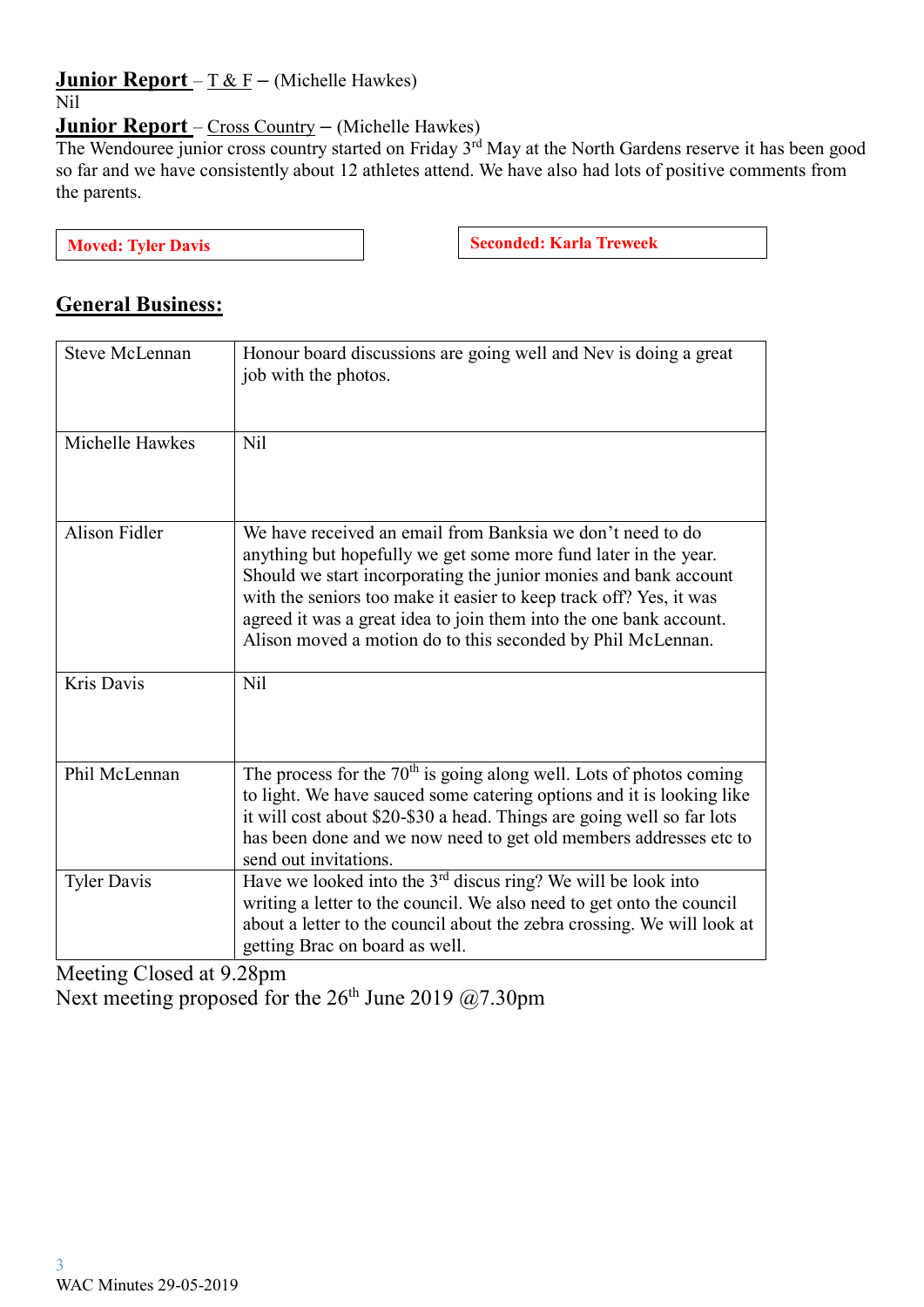### **BALLARAT REGIONAL ATHLETIC CENTRE Annual General Meeting Monday 27 May 2019 @ 7.30pm**

#### **Start:** 7:33pm

**Present:** Steve McLennan (chairperson), Ashley Rogers (note taker), Nev Down, Simon Mornane, Shane Bicknell, Peter Roberts, Bernie Blood, Marita Rieniets, Helen Rieniets, Billy Stewart

**Apologies:** Julie Bicknell, Rod Griffin, Sarah Watts, Michelle Hawkes, Brian Howlett, Michael Hayes, Michael Rieniets

#### **Minutes of Previous Meeting:**

Helen and Michael Rieniets & Michael Hayes

Motion: That the minutes are a true and accurate record of the last meeting: Moved: Billy Stewart Seconded: Marita Rieniets Action: **Carried**

#### **Main Business:**

#### **Reports:**

1. Presidents Report

Attached

2. Treasurers Report

Attached

Shane noted that BRAC is long overdue for an audit of the assets in the centre.

3. Track Report

Attached

4. Cross Country Report

Attached

5. Canteen Report

Attached

6. Officials Reports

Attached

7. Facilities Report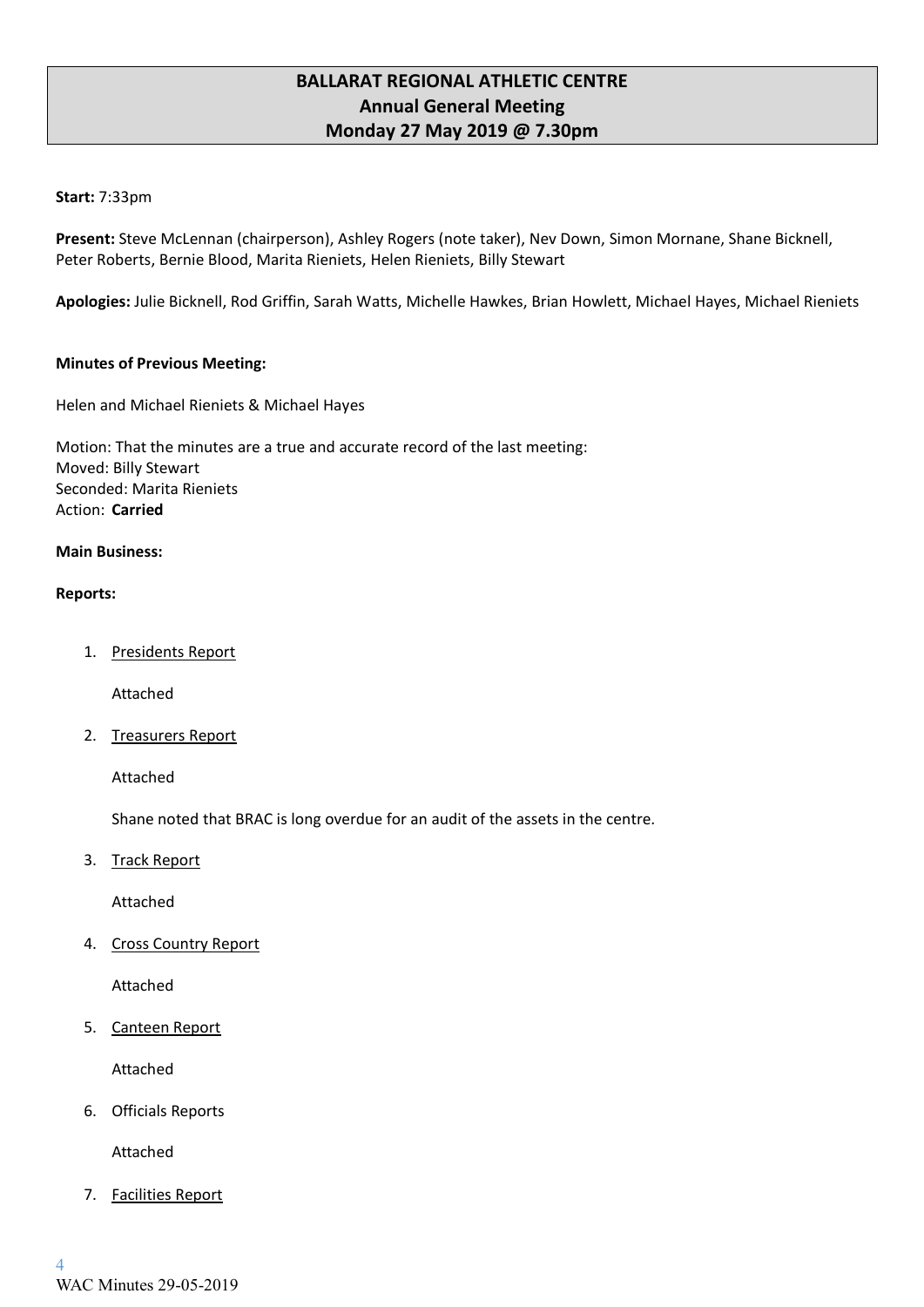Attached Motion: That the reports be received: Moved: Helen Seconded: Nev **Action: Carried**

#### **Correspondence:**

Nomination forms received for board executive positions: (all attached)

Helen Rieniets - Treasurer

Steve McLennan – President

Rod Griffin – Vice President

Ashley Rogers - Secretary

#### **Board Elections:**

All board positions were declared vacant by Steve McLennan.

Billy Stewart took over the chair during the elections.

Nominations:

| Treasurer: | <b>Helen Rieniets</b> |
|------------|-----------------------|
|------------|-----------------------|

- President: Steve McLennan
- Vice President: Rod Griffin
- Secretary: Ashley Rogers

The following Board Members were duly elected to the executive for the coming year:

| President:      | Steve McLennan        | Elected unopposed |
|-----------------|-----------------------|-------------------|
| Vice President: | Rod Griffin           | Elected unopposed |
| Treasurer:      | <b>Helen Rieniets</b> | Elected unopposed |
| Secretary:      | <b>Ashley Rogers</b>  | Elected unopposed |

#### **General Business:**

Nil

#### **Next Meeting:**

The next meeting of the Board will be held on 24th June 2019 @ 7.30pm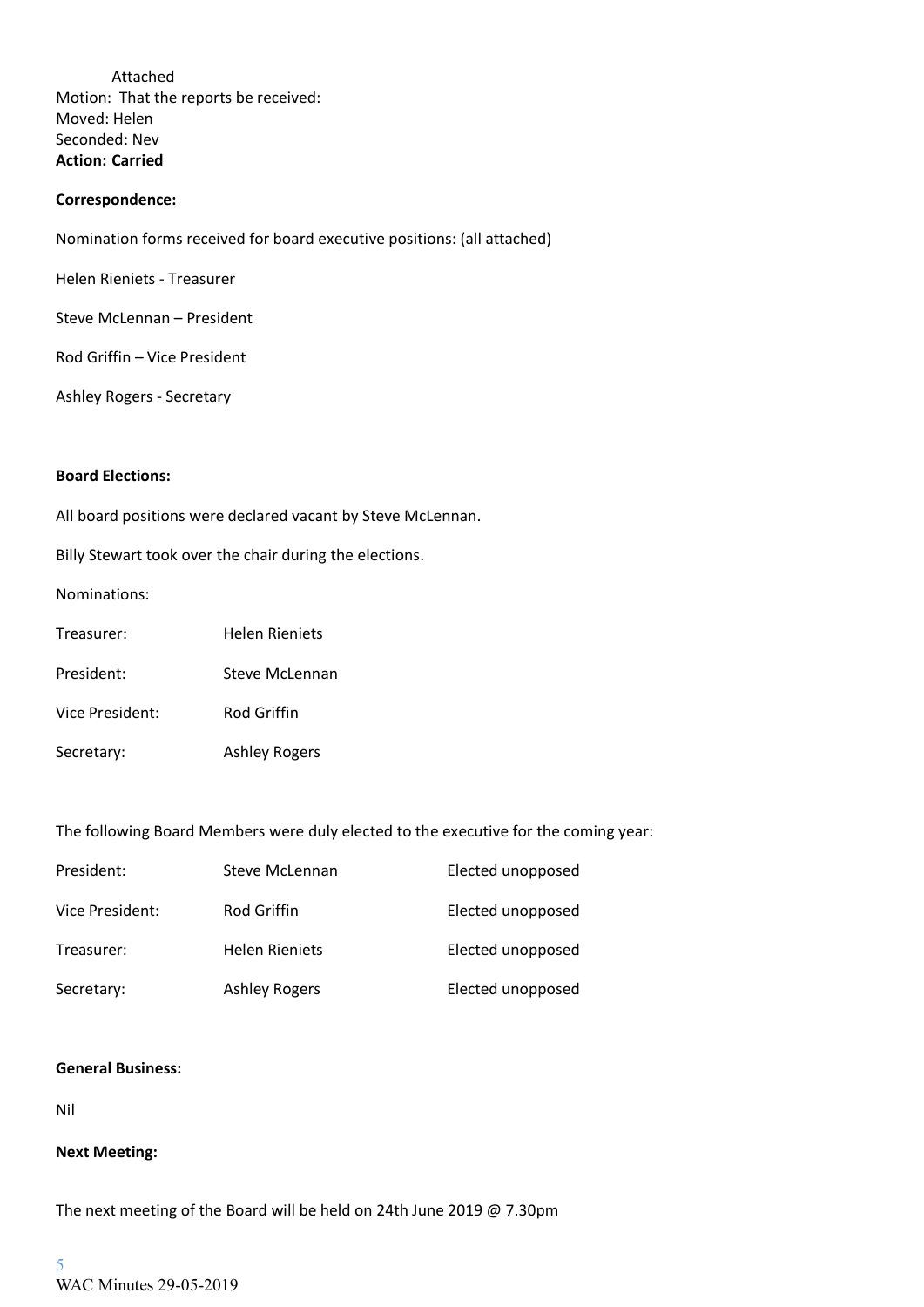## **Presidents Report 2019**

Congratulations to all our athletes, officials, club helpers and spectators that have made the past cross country and track season a success. It's worth noting that our officials are mainly an aging group and thank them for your dedication to our sport. I would encourage more of our younger members to assist and learn in the many aspects of officiating.

The school hiring of Llanberris is a major part of what we provide to users of the facility. To Ashley Rogers thank you for your efforts in assisting the schools with their athletics program, and also working with the many other users of this facility. Your professionalism has been invaluable. Along with the schools program Mick and Helen Rieniets, along with a dedicated group of helpers have run the Llanberris canteen during these carnivals. The canteen is an important part of income to the centre and we thank you all for your efforts.

Cross country and track & field again was successful, with numbers slightly up on previous years. This all wouldn't be possible without the help of Helen Rieniets coordinating the officials, Neville Down heading the track committee, Bill Stewart's efforts assisting at cross country events. It's pleasing to see many hands make light work in running these events and again I would like to thank all those involved.

Getting results out after events is an arduous task. After track each week Michelle Hawkes efforts must be applauded along with those who assist in typing the results into the computers.

Board members, I thank you for your support and efforts during the past year. Especially Ashley Rogers as secretary, Helen Rieniets as treasurer and Rod Griffin as vice president.

Following on from Kathryn Mitchell's outstanding effort at the Commonwealth Games she won the Athletics Australia female athlete of year and the Ballarat Sports person for 2018. A highlight for all that know of Kathryn's dedication to our sport.

In closing I challenge us all to improve our numbers in our club and encourage more participation at all BRAC events.

Stephen McLennan President

# **TRACK Report for BRAC AGM on 27th May 2019.**

Report prepared and presented by Nev Down

# **AV Shield**

We averaged around 105 participants each week which is a little down compared to previous seasons.

BRAC conducted four Reshuffled programs which were well received, particularly by the specialist 400m runners.

We conducted four twilight meets (6:00pm starts) during the warmer months to allow for the hot weather. Many athletes, particularly the juniors, indicated they enjoyed competing under the lights.

A new initiative this past season was the Saturday 9:00am start on the first week back after the Christmas / New year break. We were able to do this because Little Aths was not scheduled for that day. This will be something for consideration next season.

This was our second season in adopting the pre-entry system. Athletes have become much better at using it, but there still is the need to educate all on how to do it. Thank you to those who did pre-enter as it made things run more efficiently. It is not difficult to pre-enter.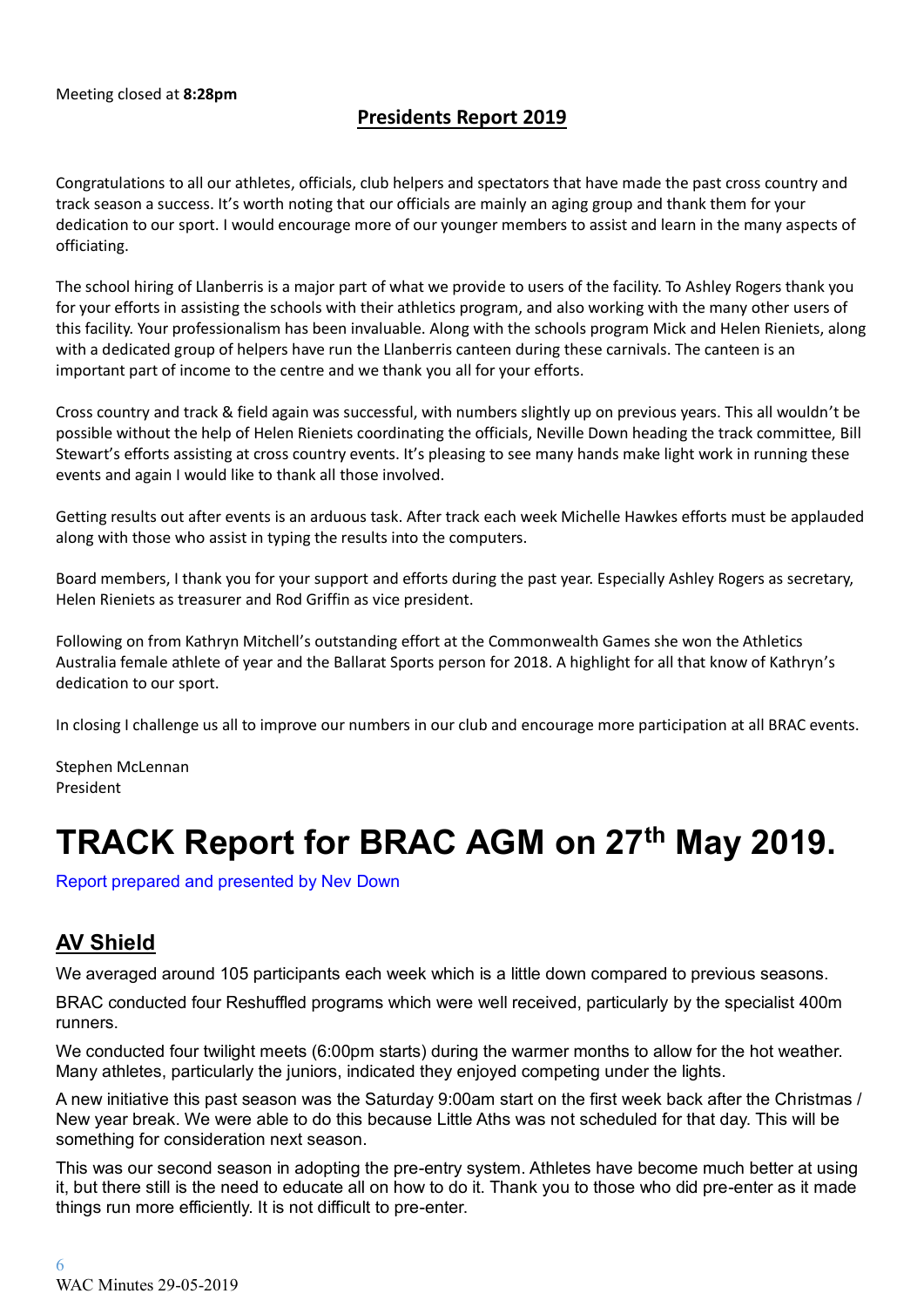The 30 minute cut-off rule was accepted and received by the athletes and appreciated by our hard working officials.

In addition to the officials entering the results on the competition days, it is important that we thank Michelle Hawkes who devoting many hours collating and sending off the scores to AV.

Only a small number of competitors represented BRAC at the Shield Final at Albert Park. This was disappointing as it is not a reflection of the numbers we had at Shield. BRAC was well represented by the juniors but the Open and overage numbers were very low. This is something we need to discuss at out Track committee meetings to find out the reasons why. Is it the case that athletes and/or clubs value a BRAC premiership over an AV premiership?

# **BRAC Premierships, Event Champions & Age category Champions**

The BRAC Presentation of Premiership trophies, Event Champions & Age category Champions were awarded on Tuesday 12<sup>th</sup> March, 2019 at 6:30pm @ Llanberris. It was also a good opportunity to celebrate the season.

Numbers at the BRAC Presentation of Awards was well attended compared to previous years. Being conducted on a Tuesday evening and with a BBQ seems to be popular.

BRAC continued to adopt the AV scoring system where points were allocated based on performance. For the 2018/19 season we continued our unique Open aggregate scoring system where all athletes that competed over the same distance, threw the open weight implement and/or set the hurdles at the open height, scored points for their Open teams.

Thanks to Rod Griffin who again compiled and emailed around the Open aggregate scores each week.

Congratulations to Eureka for taking out the Women's Open Div 1 BRAC premiership and Ballarat Harriers who won the Men's premiership.

Premierships results were:

### **MEN**

Div 1 Ballarat Harriers 51; Eureka 31; Wendouree 26; YCW 13 Div 2 Ballarat Harriers 39; Eureka 31; Wendouree 28; YCW 7 Div 3 Ballarat Harriers 29; Wendouree 25; Eureka 8; YCW 2  $40+$ Ballarat Harriers 132; Wendouree 108; YCW 77; Eureka 73 U18 Wendouree 125; Ballarat Harriers 103; Eureka 94; YCW 69 U16 Eureka 130; Wendouree 105; YCW 89; Ballarat Harriers 53 U14 Ballarat Harriers 121; Wendouree 116; Eureka 91; YCW 28

### **WOMEN**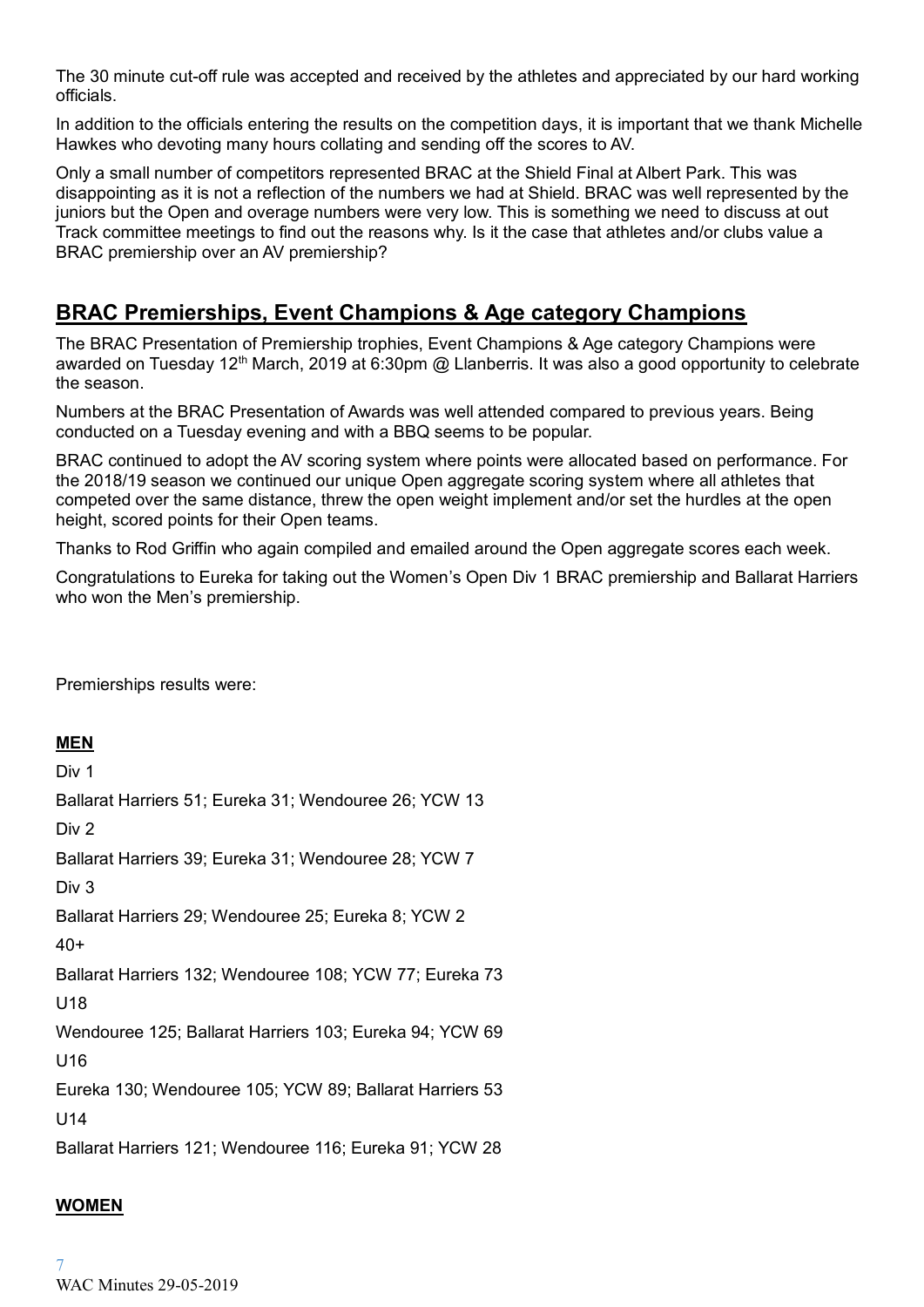Div 1

Eureka 53; Wendouree 30; YCW 22; Ballarat Harriers 16 Div 2 Eureka 52; Wendouree 32; YCW 20; Ballarat Harriers 13 Div 3 Eureka 36; Wendouree 27; YCW 5; Ballarat Harriers 0 U18 Eureka 127; YCW 95; Wendouree 82; Ballarat Harriers 8 U16 YCW 122; Eureka 108; Ballarat Harriers 97; Wendouree 58 U14 Eureka 111; Wendouree 110; YCW 102; Ballarat Harriers 96

**BRAC event Champions**

BRAC event champion medals were awarded to the athlete who produced the best performance, in each Open event, for the season in Shield competition at Llanberris.

Note: RED indicates performance was not done at Ballarat.

- Indicates there were no competitors in that event

100m

|       | Jake Ashmore           | BН         |            | 11.60   |         |
|-------|------------------------|------------|------------|---------|---------|
|       | <b>Holly Dobbyn</b>    |            | <b>EUR</b> |         | 12.33   |
| 200m  |                        |            |            |         |         |
|       | Hugh Hoffmann          |            | <b>YCW</b> |         | 22.96   |
|       | <b>Holly Dobbyn</b>    |            | EUR        |         | 25.02   |
| 400m  |                        |            |            |         |         |
|       | Eugene Read-Spinks WEN |            |            | 52.81   |         |
|       | <b>Holly Dobbyn</b>    |            | <b>EUR</b> |         | 59.50   |
| 800m  |                        |            |            |         |         |
|       | <b>Harry Sharp</b>     |            | <b>WEN</b> |         | 1:57.2  |
|       | Amy Canavan            | <b>EUR</b> |            | 2:21.79 |         |
| 1500m |                        |            |            |         |         |
|       | <b>Sam Williams</b>    | <b>WEN</b> |            | 4:06.0  |         |
|       | <b>Courtney Scott</b>  |            | <b>EUR</b> |         | 4:57.51 |
| 3000m |                        |            |            |         |         |
|       | <b>Ryan Norman</b>     | <b>EUR</b> |            | 8:35.7  |         |
|       | Harry Sharp            |            | <b>WEN</b> |         | 8:50.0  |
|       |                        |            |            |         |         |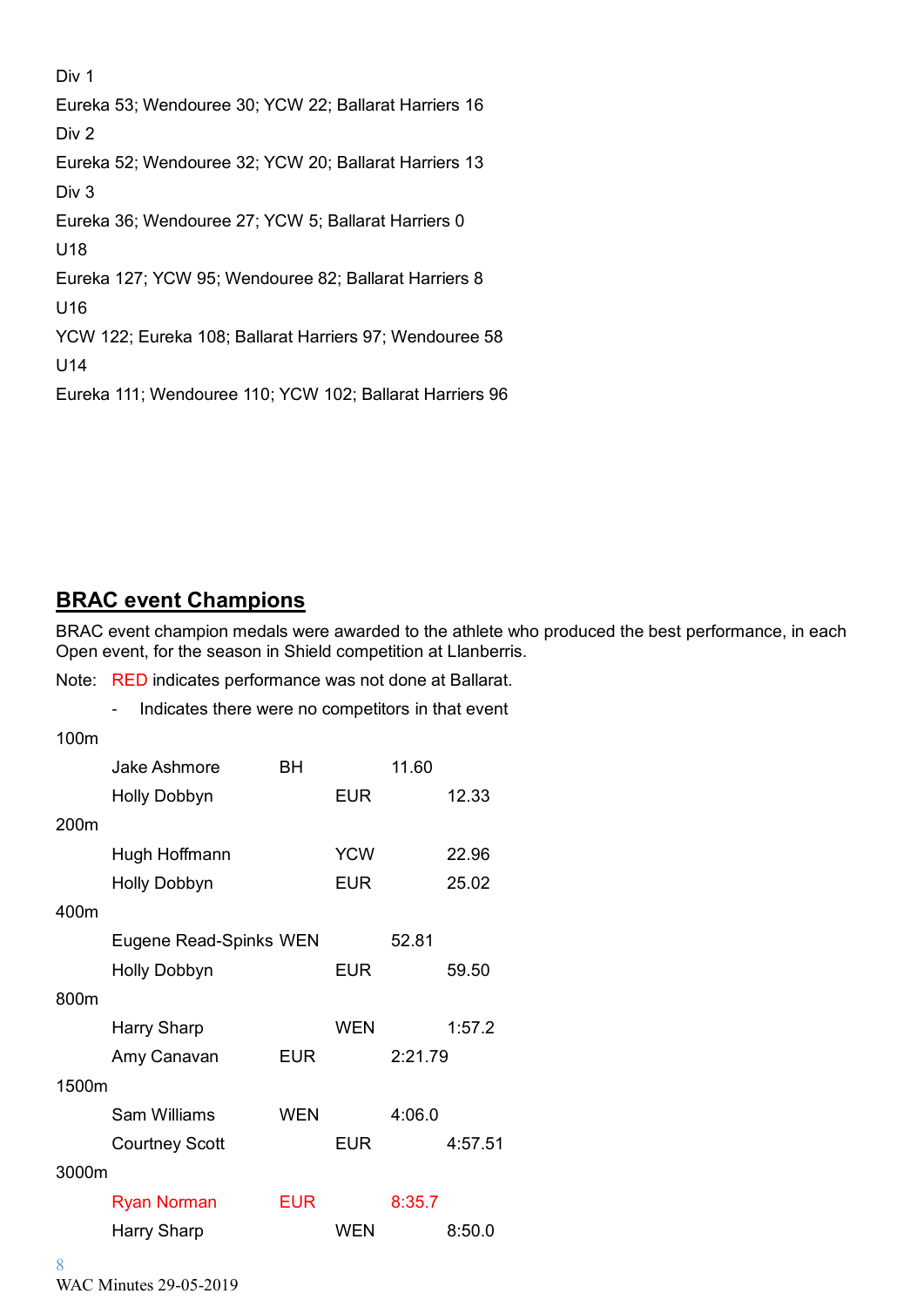|                    | Georgina Mees            |            | <b>YCW</b> |         | 10:44.10 |
|--------------------|--------------------------|------------|------------|---------|----------|
| 5000m              |                          |            |            |         |          |
|                    | David Grigg              |            | <b>YCW</b> |         | 17:15.73 |
|                    | <b>Rhiannon White</b>    |            | <b>EUR</b> |         | 19:29.0  |
| 3000m Walk         |                          |            |            |         |          |
|                    | <b>Fraser Saunder</b>    |            | <b>YCW</b> |         | 14:42.36 |
|                    | Alanna Peart             |            | <b>YCW</b> |         | 13:44.03 |
| 5000m Walk         |                          |            |            |         |          |
|                    |                          |            |            |         |          |
|                    | Alanna Peart             |            | <b>YCW</b> |         | 24:38.0  |
|                    | 100m Hurdles             |            |            |         |          |
|                    | Gabrielle Lang           | <b>WEN</b> |            | 22.05   |          |
|                    | 110m Hurdles             |            |            |         |          |
|                    |                          |            |            |         |          |
|                    | 400m Hurdles             |            |            |         |          |
|                    |                          |            |            |         |          |
|                    |                          |            |            |         |          |
|                    | 3000m Steeple            |            |            |         |          |
|                    | <b>Cameron Snowden</b>   |            | EUR        |         | 10.55.04 |
|                    | Oja Prelovsek EUR        |            |            | 13:23.1 |          |
| Long Jump          |                          |            |            |         |          |
|                    | <b>Bryce Stephenson</b>  |            | <b>EUR</b> |         | 6.60m    |
|                    | Sam Carr                 |            | EUR        |         | 5.98m    |
|                    | Jordan Barry             |            | <b>WEN</b> |         | 5.12m    |
| <b>Triple Jump</b> |                          |            |            |         |          |
|                    | Joe Labas                |            | <b>WEN</b> |         | 12.54m   |
|                    | Jordan Barry             |            | <b>WEN</b> |         | 10.35m   |
| High Jump          |                          |            |            |         |          |
|                    | <b>Madison Wright</b>    |            | <b>WEN</b> |         | 1.55m    |
|                    | <b>Yual Reath</b>        |            | <b>YCW</b> |         | 2.05m    |
| Pole Vault         |                          |            |            |         |          |
|                    | <b>Bryce Stephenson</b>  |            | <b>EUR</b> |         | 4.00m    |
|                    | <b>Conrad Oberholzer</b> |            | BН         |         | 2.40m    |
|                    |                          |            |            |         |          |
| <b>Shot Put</b>    |                          |            |            |         |          |
|                    | <b>Andrew Green</b>      | BH         |            | 10.90m  |          |
|                    | Emma Werner              | <b>EUR</b> |            | 10.13m  |          |
| <b>Discus</b>      |                          |            |            |         |          |
|                    | <b>Conrad Oberholzer</b> |            | <b>BH</b>  |         | 31.27m   |
|                    | Emma Werner              | <b>EUR</b> |            | 25.53m  |          |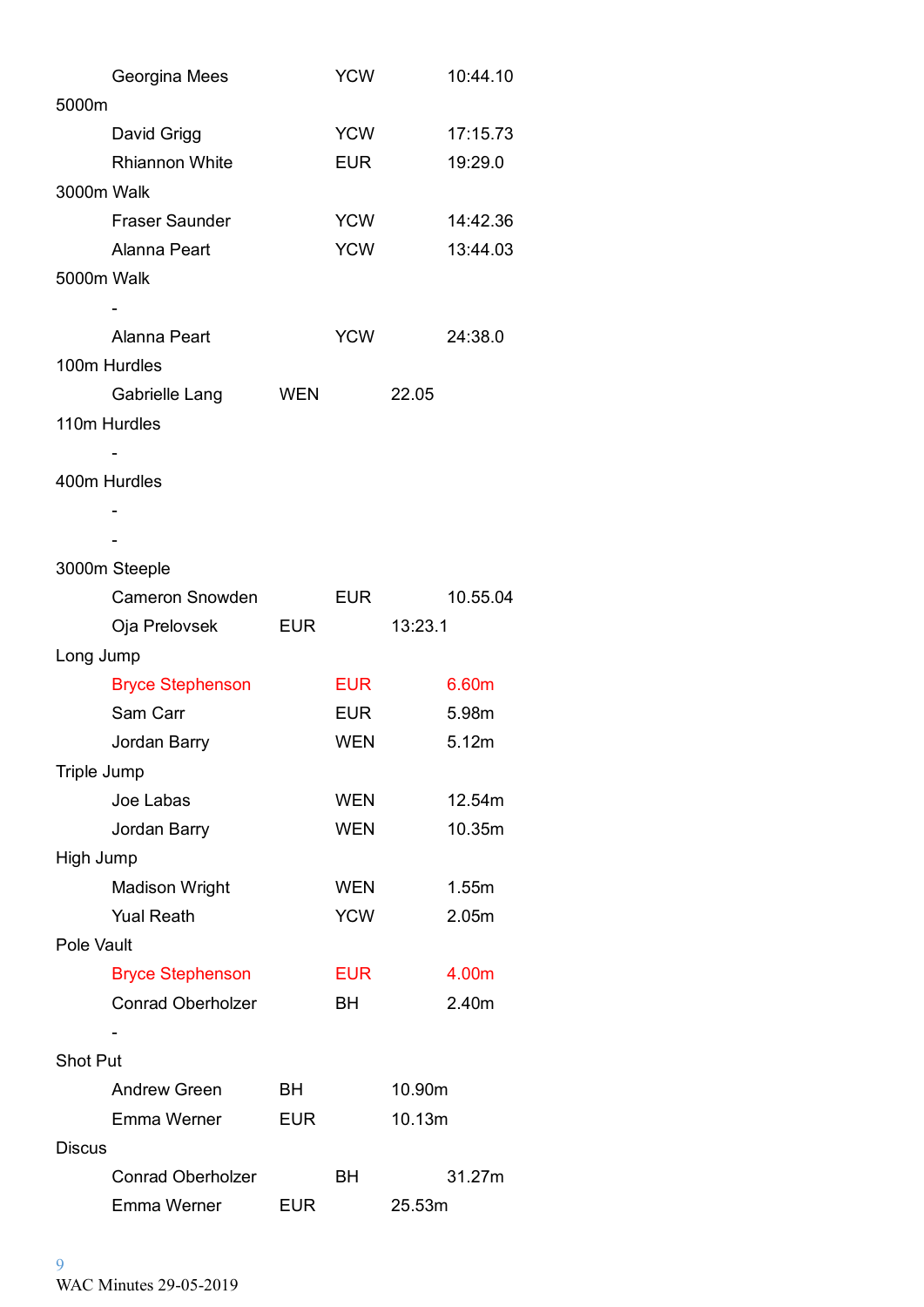Javelin

|        | <b>Conrad Oberholzer</b> |            | RН | 37.23m |
|--------|--------------------------|------------|----|--------|
|        | Emma Werner              | <b>FUR</b> |    | 22.41m |
| Hammer |                          |            |    |        |
|        | Andrew Green             | RН.        |    | 34.07m |
|        | Emma Werner              | FUR        |    | 48.03m |

#### **Athlete who scored the HIGHEST in one event**

- Jemma Peart 497 points in 3000m Walk
- Caytlyn Sharp 497 points in Shot Put
- Yual Reath 511 points in High jump

# **Age category Champions**

Athletes, from each age category, who accumulated the most points over the season were recognised as the Age group champions.

| Name                    | Club       |       | Points |    | No. events |
|-------------------------|------------|-------|--------|----|------------|
| U14                     |            |       |        |    |            |
| Kayla Bridges EUR       |            | 6609  |        | 30 |            |
| <b>Wil Roberts</b>      | ВH         |       | 5075   |    | 44         |
| U16                     |            |       |        |    |            |
| Angelica Selkirk        | BH         |       | 7646   |    | 24         |
| Lachlan Hawkes          | <b>WEN</b> |       | 8262   |    | 27         |
| U18                     |            |       |        |    |            |
| Caytlyn Sharp EUR       |            | 10865 |        | 31 |            |
| Bryce Stephenson EUR    |            |       | 9804   |    | 29         |
| $40+$                   |            |       |        |    |            |
| <b>Peter Roberts BH</b> |            | 16603 |        | 76 |            |
| Sandra Griffin EUR      |            | 7483  |        | 23 |            |
| <b>OPEN</b>             |            |       |        |    |            |
| Emma Werner EUR         |            | 10055 |        | 36 |            |
| Dean Ryan               | EUR        |       | 8297   |    | 27         |

# **New BRAC Records for season 2018/19**

24 new BRAC records were achieved during the 2018/19 T&F Season. These new records have been updated and posted on the BRAC Records display window.

| 200 <sub>m</sub> |                    |       |                  |            |
|------------------|--------------------|-------|------------------|------------|
| U18              | NYAJIMA JOCK       | 25.34 | <b>WENDOUREE</b> | 01.12.2018 |
| 400m             |                    |       |                  |            |
| U15              | <b>WIL BARBARY</b> | 53.31 | <b>WENDOUREE</b> | 09.02.2019 |
| 10               |                    |       |                  |            |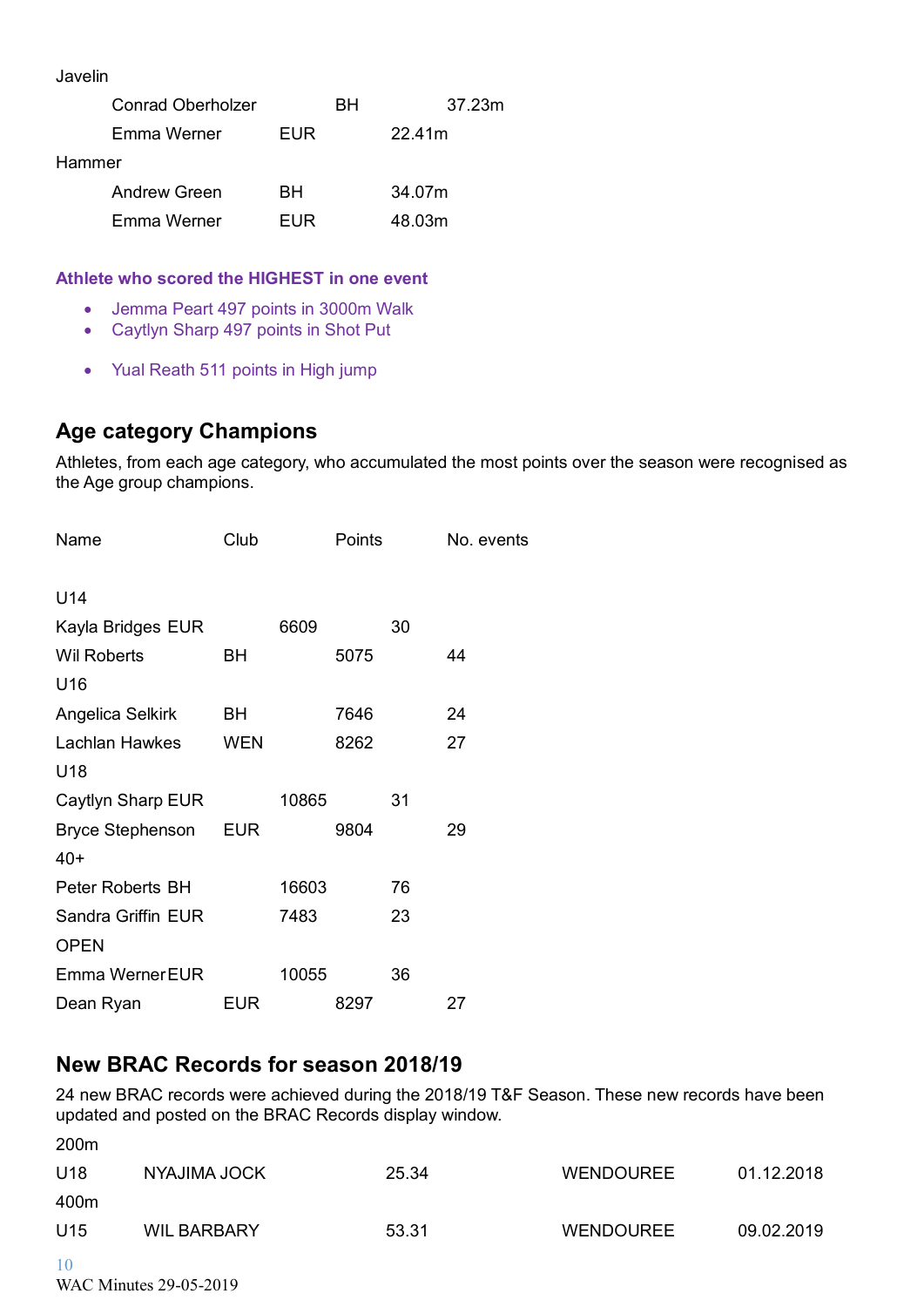| U14           | <b>WIL BARBARY</b>       | 53.31    |          | <b>WENDOUREE</b> | 09.02.2019 |
|---------------|--------------------------|----------|----------|------------------|------------|
| 3000m         |                          |          |          |                  |            |
| $50+$         | <b>ALISTER HAM</b>       | 10.21.00 |          | <b>HARRIERS</b>  | 10.11.2018 |
| $60+$         | <b>SANDRA GRIFFIN</b>    | 16.30.00 |          | <b>EUREKA</b>    | 15.12.2018 |
| 1500m Walk    |                          |          |          |                  |            |
| U15           | <b>FRASER SAUNDER</b>    | 6.53.51  |          | Y.C.W.           | 15.12.2018 |
| U16           | <b>ALANNA PEART</b>      | 6.37.30  |          | Y.C.W.           | 15.12.2018 |
| 2000m Walk    |                          |          |          |                  |            |
| U15           | <b>FRASER SAUNDER</b>    | 9.42.72  |          | Y.C.W.           | 10.11.2018 |
| 2000m Steeple |                          |          |          |                  |            |
| U16           | <b>GEORGINA MEES</b>     | 7.23.55  | (76.2cm) | Y.C.W.           | 09.02.2019 |
| U15           | <b>GEORGINA MEES</b>     | 7.23.55  | (76.2cm) | Y.C.W.           | 09.02.2019 |
| 3000m Steeple |                          |          |          |                  |            |
| $40+$         | <b>CAMERON SNOWDEN</b>   | 10.58.98 | (91.4cm) | <b>EUREKA</b>    | 09.02.2019 |
| High Jump     |                          |          |          |                  |            |
| <b>OPEN</b>   | <b>YUAL REATH</b>        | 2.05     |          | Y.C.W.           | 02.02.2019 |
| U20           | <b>YUAL REATH</b>        | 2.05     |          | Y.C.W.           | 02.02.2019 |
| U14           | <b>LACHLAN O'KEEFE</b>   | 1.70     |          | <b>WENDOUREE</b> | 20.10.2018 |
| $40+$         | <b>CONRAD OBERHOLZER</b> | 1.60     |          | <b>HARRIERS</b>  | 10.11.2018 |
| $50+$         | PETER ROBERTS            | 1.30     |          | <b>HARRIERS</b>  | 02.02.2019 |
| Shot Put      |                          |          |          |                  |            |
| $60+$         | <b>PAUL HAYNES</b>       | 7.95     | (5kg)    | <b>EUREKA</b>    | 27.10.2018 |
| $60+$         | <b>SANDRA GRIFFIN</b>    | 5.06     | (3kg)    | <b>EUREKA</b>    | 19.01.2019 |
| <b>Discus</b> |                          |          |          |                  |            |
| $60+$         | PAUL HAYNES              | 18.53    | (1kg)    | <b>EUREKA</b>    | 10.11.2018 |
| Javelin       |                          |          |          |                  |            |
| $40+$         | <b>CONRAD OBERHOLZER</b> | 37.23    | (800g)   | <b>HARRIERS</b>  | 09.02.2019 |
| $60+$         | <b>KEVIN RUDDICK</b>     | 21.29    | (600g)   | <b>HARRIERS</b>  | 13.10.2018 |
| Hammer        |                          |          |          |                  |            |
| $60+$         | PAUL HAYNES              | 17.85    | (5kg)    | <b>EUREKA</b>    | 10.11.2018 |
| <b>OPEN</b>   | <b>EMMA WERNER</b>       | 47.27    | (4kg)    | <b>EUREKA</b>    | 20.10.2018 |
| U14           | <b>ASHLEE GLEESON</b>    | 23.69    | (3kg)    | Y.C.W.           | 12.01.2019 |

If there are any other records that I have missed, or need to be amended, please let me know.

Previously, records were updated by simply scanning the results each week or being informed. This past season, a laminated hard copy print out of each field event's records were kept at the event and were monitored by the officials. This worked very effectively.

It is important that if an athlete thinks they may break a record that they request a wind gauge be in operation.

# **National Championship representation**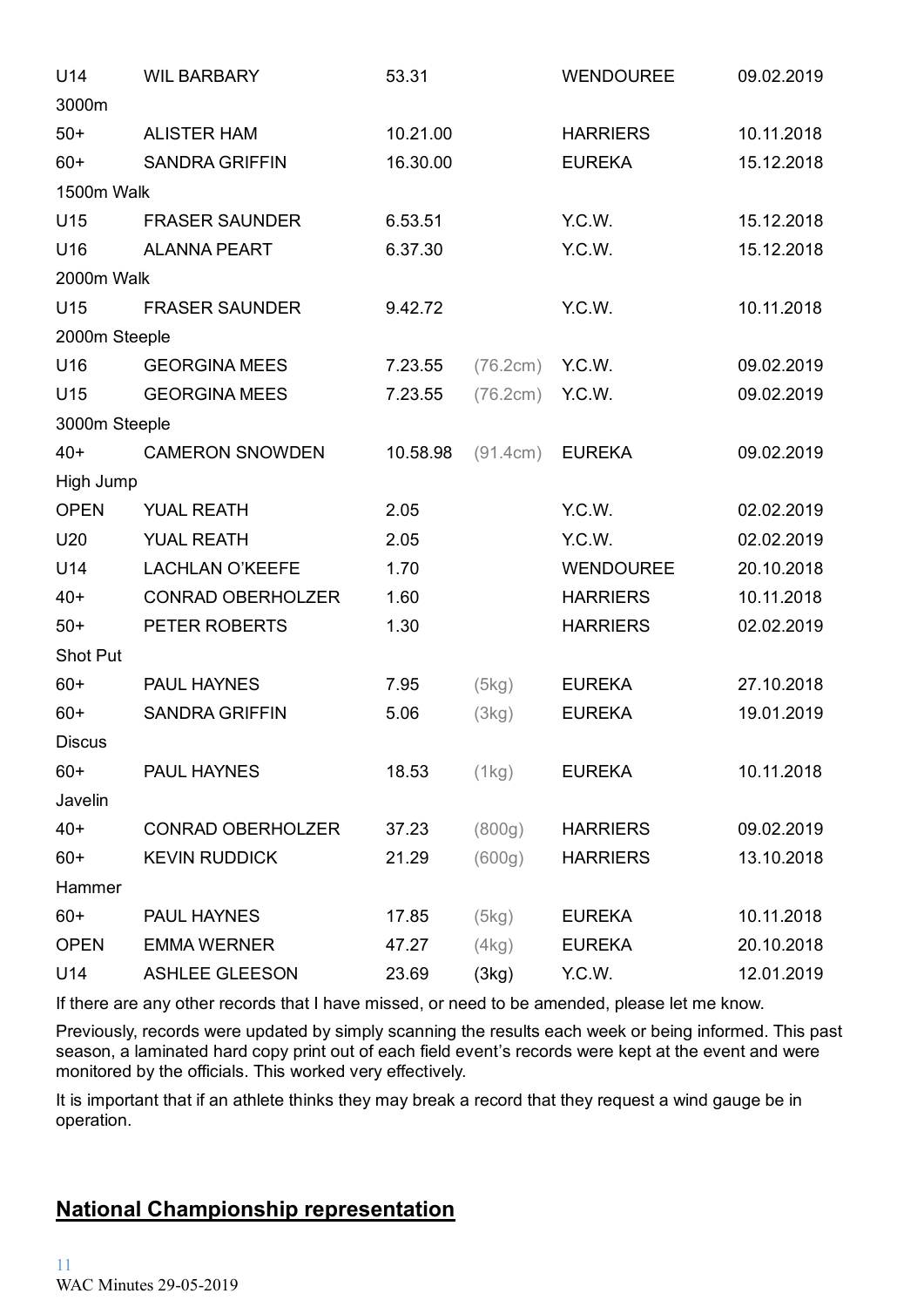BRAC had many athletes represent Victoria at the Australian All-Schools Championships in Cairns and the Australian Open and Junior T&F Championships in Sydney. A number of these athletes achieved PBs and a few won medals.

The following BRAC registered athletes competed at the Australian T&F Championships in Sydney

| <b>Wil Barbary</b>       | U15    | 400m                   |
|--------------------------|--------|------------------------|
| Jordan Barry             | U20    | Long Jump              |
| Archie Caldow U14        |        | 800m & 1500m           |
| <b>Matthew Catterson</b> | U18    | 2000m Steeple          |
| Niajima Jock             | U18    | 200m                   |
| Claire Mahony U14        | 1500m  |                        |
| Georgina Mees            | U16    | 2000m Steeple          |
| Kathryn Mitchell         |        | Open Javelin           |
| Ben Mornane U15          | 3000m  |                        |
| Lachlan O'Keefe          | U15    | High Jump              |
| Jemma Peart U20          |        | 10,000m Walk           |
| <b>Alana Peart</b>       | U17    | 5000m Walk             |
| <b>Yual Reath</b>        | U20    | High Jump              |
| Sam Rizzo                | Open   | 100m & 800m            |
| <b>Fraser Saunder</b>    | U16    | 3000m Walk             |
| Angelica Selkirk         | U16    | Triple Jump            |
| Caytlyn Sharp U20        |        | 100m, 200m & Long Jump |
| Rachel Tallent Open      |        | 10000m Walk            |
| Emma Werner Open         | Hammer |                        |
| <b>Madison Wright</b>    | U15    | High Jump              |
| Ryan Hovey               | U15    | Triple Jump            |
|                          |        |                        |

# **Officials**

Thank you to the officials on assisting with the conduct of the competition each week. Special thanks to Helen Rieniets for putting together an official's roster each week. This worked really well again and it is hoped will continue next season.

Congratulations to Alistair Dowie on being nominated by the Ballarat region for recognition by AV for his contribution as an official during the season.

The officials we have are great and valued, but they are few in number and our number of registered officials is dwindling. It is important that we remind our athletic community to show their appreciation to our officials.

# **Ballarat Gift**

BRAC put on our fifth invitation 1500m timed handicap event at the Ballarat Gift on Sun 10<sup>th</sup> February 2019 at City Oval. The event is named the Rod Griffin 1500m handicap and was sponsored by Intersport – Ballarat. We thank Intersport for their kind sponsorship of \$500.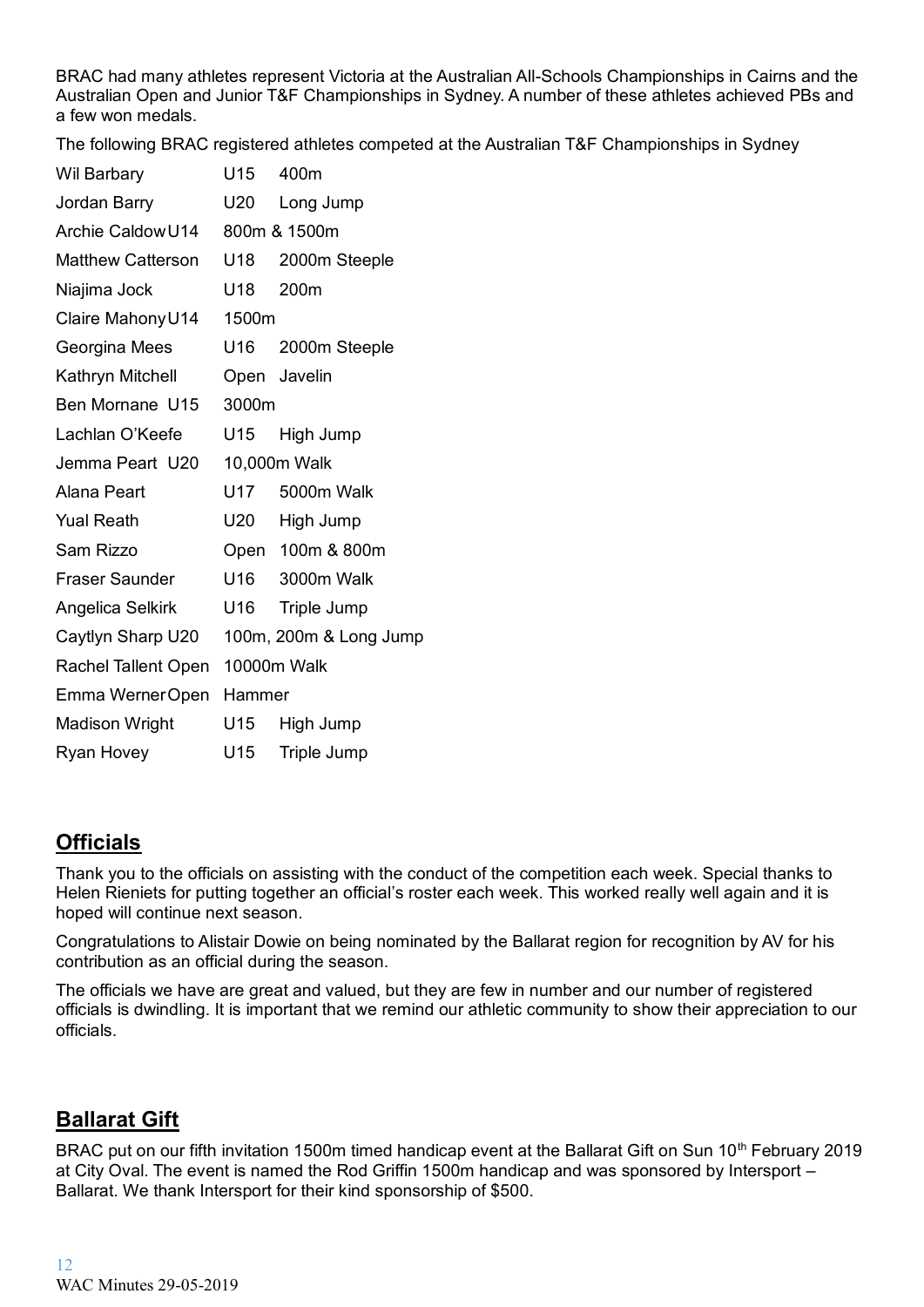23 BRAC competitors, who all met the qualifying times of 5:00 for the Men and 5:30 for the Women, competed. This is the largest number we have had for the event.

Congratulations to Tyler Davis on taking out this year's event.

# **Future developments / discussions**

I intend to call and conduct a BRAC Track & Field committee meeting in August, prior to the BRAC board meeting to discuss the forthcoming season.

Thank you all for your support.

Nev Down

## **Cross Country Report 2019**

Thank you to all that have competed and assisted during the BRAC and AV cross country events during the 2018 cross country season.

A big thank you must go to Michelle Hawkes who organised all the team events and kept us informed with all that we needed to know. With the AV cross country season a team based competition within the individual competition for all ages and abilities , it was pleasing to see our division two men's team finishing 2nd and being promoted to division one, joining our women in the premier division. We will look forward to more success this year for both men and women.

Other team results were:

- U/16 boys 2nd place
- U/16 girls 3rd place
- U/18 boys 3rd place
- U/20 boys 4th place
- U/14 girls 6th place
- U/14 boys 7th place
- 40+ Women 4th place
- 40+ men 7th place
- 50+ men 9th place

Individual aggregate results:

- Collis Birmingham 7<sup>th</sup>, Open Men
- Cameron Snowden 9<sup>th</sup>, 40-44 Men
- $\bullet$  Michelle Hawkes 9<sup>th</sup>, 40-44 Women
- Racheal Gibney  $6<sup>th</sup>$ , 45-49 Women
- Allistar Ham  $3<sup>rd</sup>$ , 55-59 Men
- Andrew Amor  $-3^{rd}$ , U/20 Men
- Christine O'Halloran  $-6<sup>th</sup>$ , 55+ Wonen
- Tom Walker Equal  $10^{th}$ , U/20 Men
- Josh Hawkes Equal 10<sup>th</sup>, U/20 Men
- Harry Sharp  $-3^{rd}$ , U/18 Men
- Matt Caterson  $10^{th}$ , U/18 Men
- Eliza Lepair  $10^{th}$ , U/18 Women
- Ben Ludbrook  $-2^{nd}$ , U/16 Men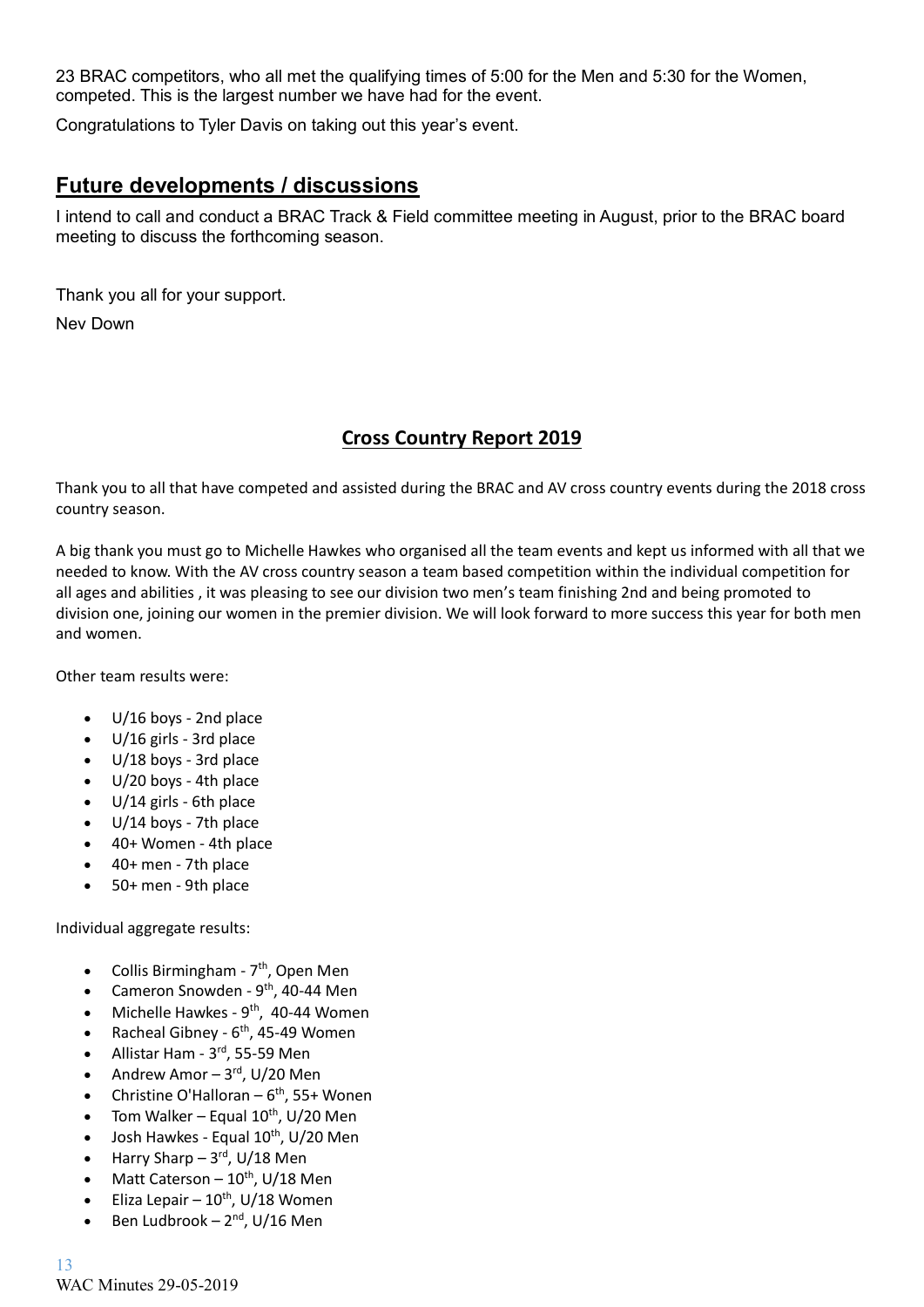- Darcy Williams  $-4$ <sup>th</sup>, U/16 Men
- Jack Diamond  $-8^{th}$ , U/16 Men
- Georgina Mees  $-3^{rd}$ , U/16 Women
- Lily Gilbert  $7<sup>th</sup>$ , U/16 Women
- Ben Mornane  $2<sup>nd</sup>$ , U/14 Men
- Archie Caldow  $5<sup>th</sup>$ , U/14 Men
- Rhianna Watts  $-10^{th}$ , U/14 Men

Locally, we introduced a new venue at the Woady Yallock Equestrian Centre for the Chas Suffren event which bought a true cross country course to our local events. Thank you to Vince Duffy for his vision in using this venue, popular with all. Also to Billy Stewart who once again has been the backbone in setting up and packing up our courses, along with club helpers. Once again a successful cross country season both locally and at the AV level.

Congratulations to the clubs and individuals who won the following awards:

#### BRAC Aggregate

- Open Men/Women Andrew Amor & Racheal Gibney
- 40+ Men/Women Paul Burge & Rachael Gibney
- 50+ Men/Women Alistair Ham & Christine O'Halloran
- U/20 Men/Women Andrew Amor & Tahlee VanRoosmalen
- U/18 Men/Women Matthew Catterson/ Harry Sharp & Eliza Lepair
- U/16 Men/Women Ben Ludbrook & Georgina Mees
- U/14 Men/Women Ben Mornane & Kayla Bridges

#### Team Wins

Wendouree – A, B, C, 40+, U/18 & U/14 Men

Ballarat Harriers – 50+ Men & 40+ Women

Eureka - U/16 Men

YCW - A, B, C, D, U/18, U/16 & U/14 Women

Stephen McLennan Cross Country Convenor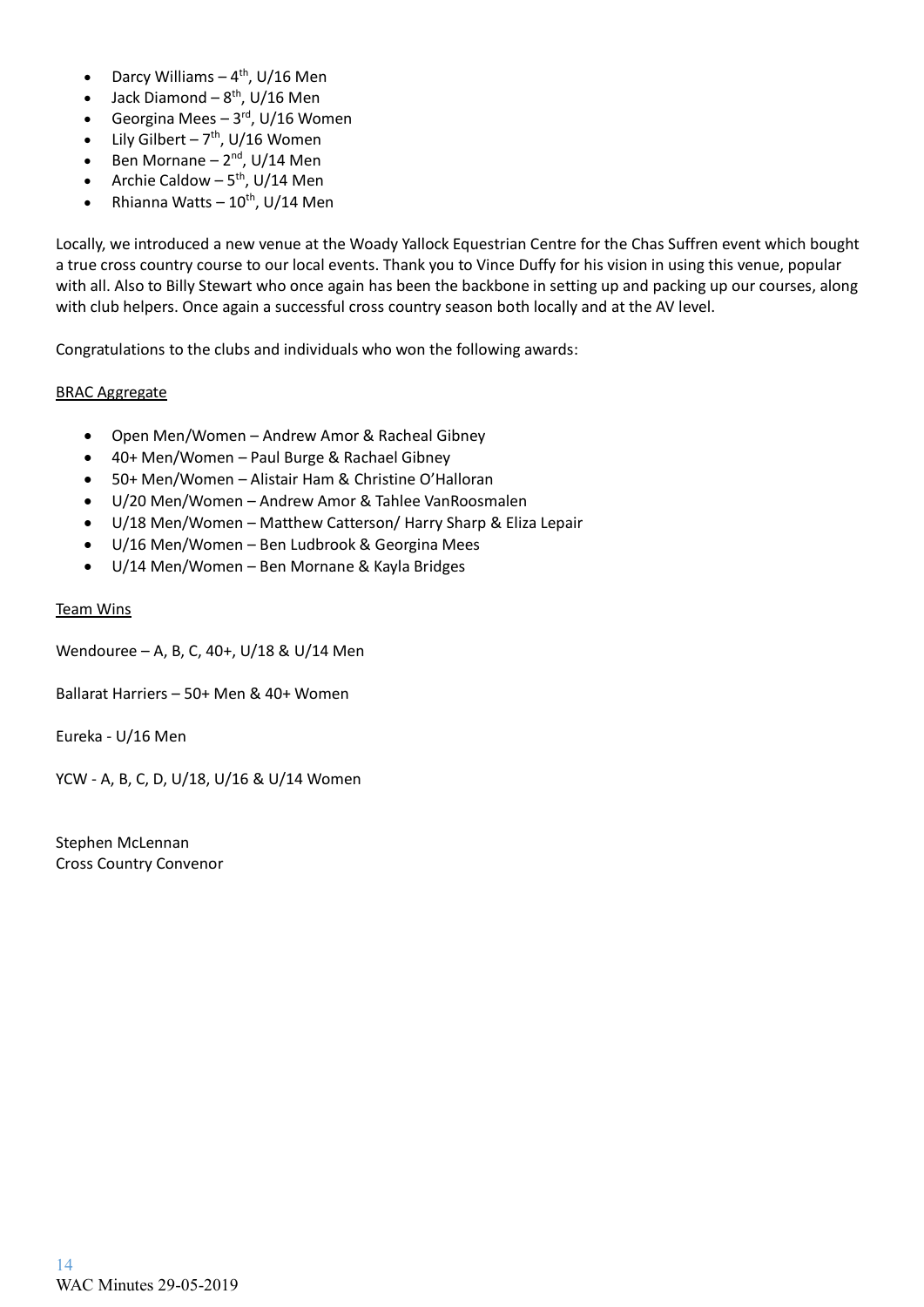**Financial Report** Available on Request.

## **Canteen Annual Report 2018 - 19**

We have had a busy time in the canteen especially in the months of March & April when most of the schools hold their sports. Thank you to Noeline, Jackie, Dianne, Margaret & Peter who once again assisted us with the canteen on all these school dates and throughout the other months when required.

A big thankyou to Joan McLennan who helped us out enormously by bagging lollies for us at home. Her help at least gave Mick & I some nights free from bagging lollies and kept our supplies up during the busiest times. We had a total of 43 schools hold their sports at Llanberris during the year.

BLA's once again did not utilise the canteen during their track season as they could not get volunteers to serve in the canteen on the Saturday mornings. They operated their BBQ and had fruit supplied instead.

The four clubs all did their duty for our shield afternoons. Some days were very quiet.

The Relay for Life was held at Llanberris again this year. We ran the canteen from early afternoon until midnight as the organisers didn't feel there was need to operate on the Sunday morning.

We have continued to obtain our supplies from Ballarat firms such as Wendouree Wholesalers, PFD, Berry Anderson's Evans Bakery and Stewart's Bakery and shopped around the supermarkets to get the best prices for the drinks we carry.

We need to investigate getting more volunteers to help in the canteen especially when we have the main block of schools in during March & April.

We are willing to coordinate but need to ensure that we are not there full time every day as it is too much. This will enable us to have some free time or go and buy supplies during the day if necessary.

We may need to look at maybe not holding canteen on the days when the schools at not willing to let the parents and friends know that we are open and will not let the children come to the canteen. We need to fix up the booking system so that schools realise that the canteen comes with their booking and that it is run to help offset the costs involved in the upkeep of the facilities.

Helen & Mick Rieniets. Canteen co-ordinators.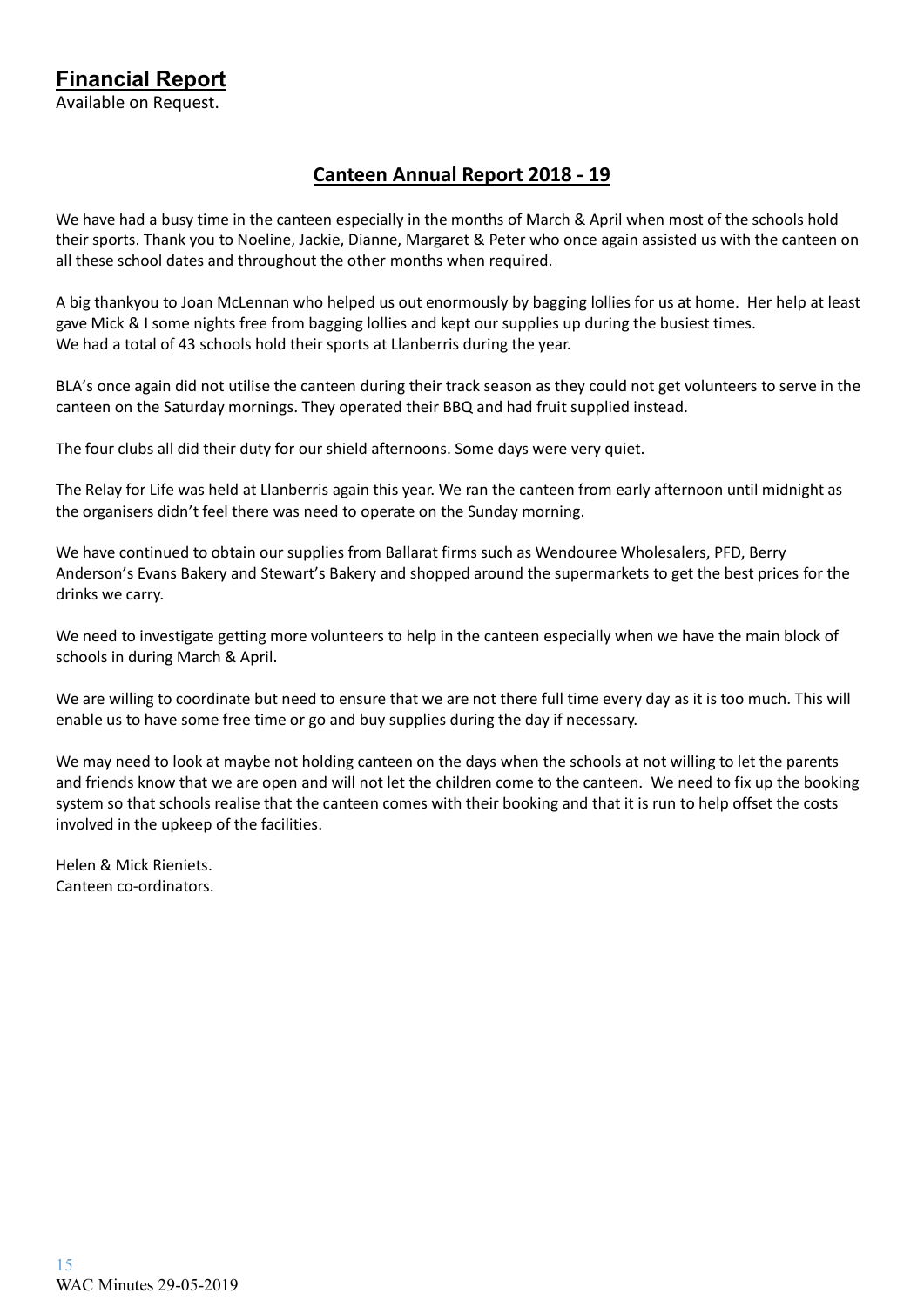# **OFFICIALS REPORT. 27.5.19.**

Thank you to all who have helped as officials or club helpers over the past year.

During Cross Country season 2018 each club took responsibility for recording results of one BRAC race. The helpers were willing and this system appeared to work OK. The clubs got involved by setting up, packing up and working in the finish shutes.

Our 2019 Cross Country season has gone well so far but we could do with more help with packing up after events so that the ones who have arrived early to set up are not the only ones left to also pack up. It would be great to see some new faces put themselves forward to help at these events. Thanks to all who have assisted in any way so far this season. Our events have gone off well. A special thank you to Paul Hayes for organising the BRAC Wal Brown at Pax Hill on short notice when we found that the course out at Creswick was not available.

In Track season we had a dedicated band of officials who were always there either as starters, finish line judges, photo finish operators, time keepers, referees, starters assistants and who fulfilled the administration role in the office as well as the dedicated band that did the setting up of everything that was required to conduct the program.

We also had a regular band of officials and club helpers who conducted the field events. Your assistance helped the programs to flow. Thank you to all who put themselves forward to help get the events completed.

We need to encourage as many as possible to get involved because the more who get involved as officials/helpers the better we will be able to conduct our competition in the future. We have a basic practical officials seminar booked on 18th August. Richard Lawysz will be the convener and it would be beneficial if we could get people who would be willing to help during track to go to this seminar.

In the coming year we need to source people who would be interested in working in photo finish as we have a great facility that could be utilised during the many school meets that are held at Llanberris but do not have people to run the photo finish equipment.

Congratulations to Alistair Dowie on being awarded the AV official of the year for the Ballarat Region. He is a worthy winner as his dedication shows through with him travelling from Carrisbrook each week to officiate at shield.

We have officials who as well as assisting in Ballarat have worked at AV and AA level throughout the year.

I hope that they have found the experience a fulfilling one.

Helen Rieniets

### **Facilities Report 2019**

Another year has gone by with BRAC controlling and maintaining the Llanberris Reserve facility. Keeping Llanberris in a usable condition takes a lot of hard work behind the scenes and as the Facilities Manager I must thank Steve McLennan for his time spent being the Mr fix it around the reserve when issues arise.